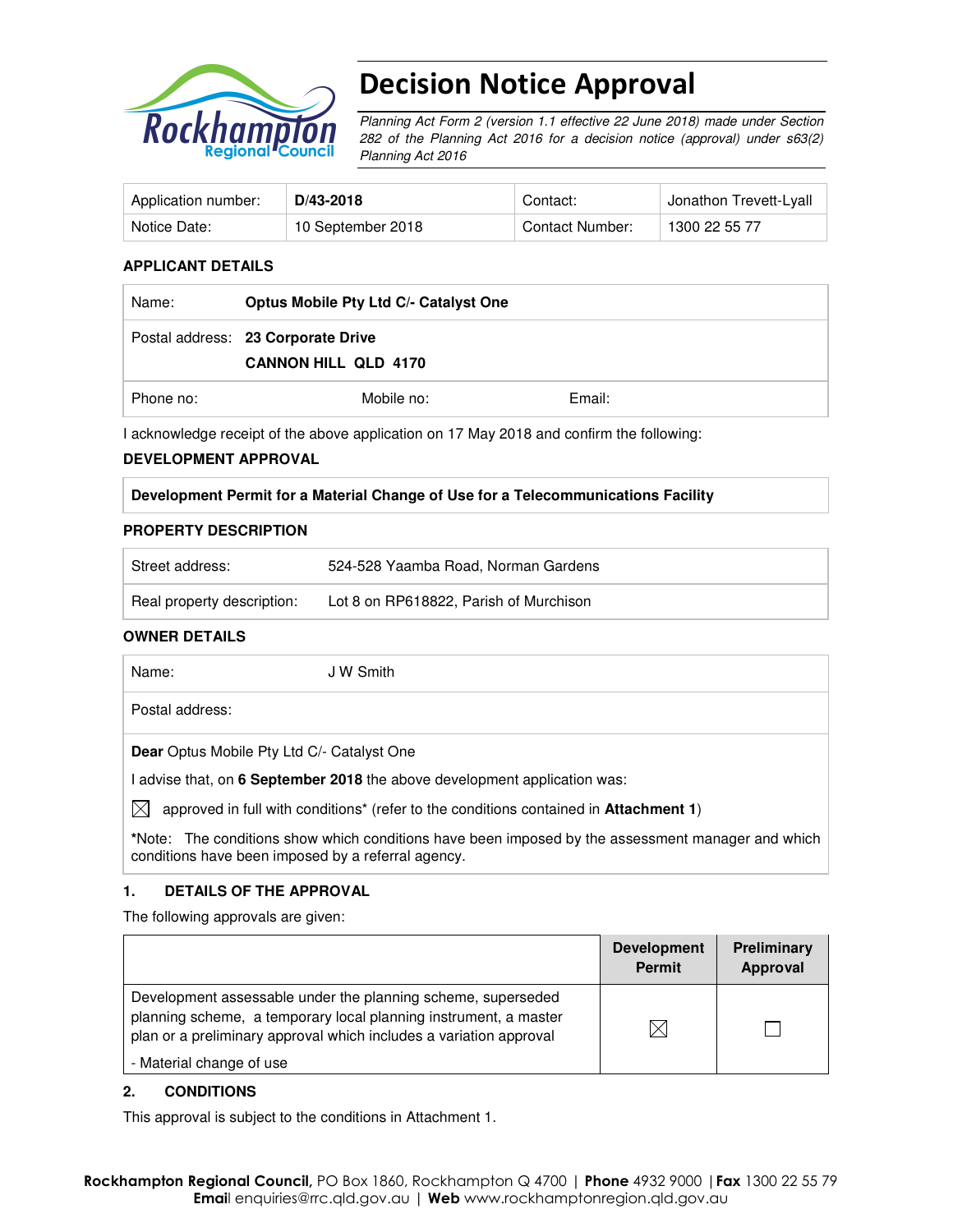## **3. FURTHER DEVELOPMENT PERMITS REQUIRED**

Please be advised that the following development permits are required to be obtained before the development can be carried out:

| Type of development permit required | Subject of the required development permit |
|-------------------------------------|--------------------------------------------|
| Building Works                      |                                            |

## **4. SUBMISSIONS NIL**

## **5. REFERRAL AGENCIES**

The following Referral Agencies were activated by this application.

| For an application involving                                                                                                                                                                                           | Name of<br>agency                            | <b>Status</b> | <b>Address</b>                                                                          |  |
|------------------------------------------------------------------------------------------------------------------------------------------------------------------------------------------------------------------------|----------------------------------------------|---------------|-----------------------------------------------------------------------------------------|--|
| STATE TRANSPORT INFRASTRUCTURE (State transport corridors and future State transport<br>corridors)                                                                                                                     |                                              |               |                                                                                         |  |
| Schedule 10, Part 9, Division 4, Subdivision 2, Table 4 – Material change of use of premises near a State<br>transport corridor or that is a future State transport corridor                                           |                                              |               |                                                                                         |  |
| Development application for a material<br>change of use, other than an excluded<br>material change of use, that is assessable<br>development under a local categorising<br>instrument, if all or part of the premises- | Department of<br>Transport and<br>Main Roads | Concurrence   | Department of State<br>Development,<br>Manufacturing,<br>Infrastructure and<br>Planning |  |
| (a) are within 25m of a State transport<br>corridor; or                                                                                                                                                                |                                              |               | Online:                                                                                 |  |
| (b) are a future State transport corridor; or                                                                                                                                                                          |                                              |               | https://gld.gov.au/myd                                                                  |  |
| (c) are-                                                                                                                                                                                                               |                                              |               | as <sub>2</sub>                                                                         |  |
| (i) adjacent to a road that intersects with a<br>State-controlled road; and                                                                                                                                            |                                              |               | Postal:                                                                                 |  |
| (ii) within 100m of the intersection                                                                                                                                                                                   |                                              |               | <b>PO Box 113</b>                                                                       |  |
|                                                                                                                                                                                                                        |                                              |               | Rockhampton Qld<br>4700                                                                 |  |

## **6. THE APPROVED PLANS**

**The approved development must be completed and maintained generally in accordance with the approved drawings and documents:** 

| <b>Plan/Document Name</b>   | <b>Plan/Document Reference</b> | Dated           |
|-----------------------------|--------------------------------|-----------------|
| Draft Site Plan             | B1227-P1, Rev 01               | 26 October 2017 |
| Draft Site Layout           | B1227-P2, Rev 01               | 26 October 2017 |
| <b>Draft Site Elevation</b> | B1227-P3, Rev 01               | 26 October 2017 |

## **7. CURRENCY PERIOD FOR THE APPROVAL (s.85 of the Planning Act)**

The standard currency periods stated in section 85 of Planning Act 2016 apply to each aspect of development in this approval, if not stated in the conditions of approval attached.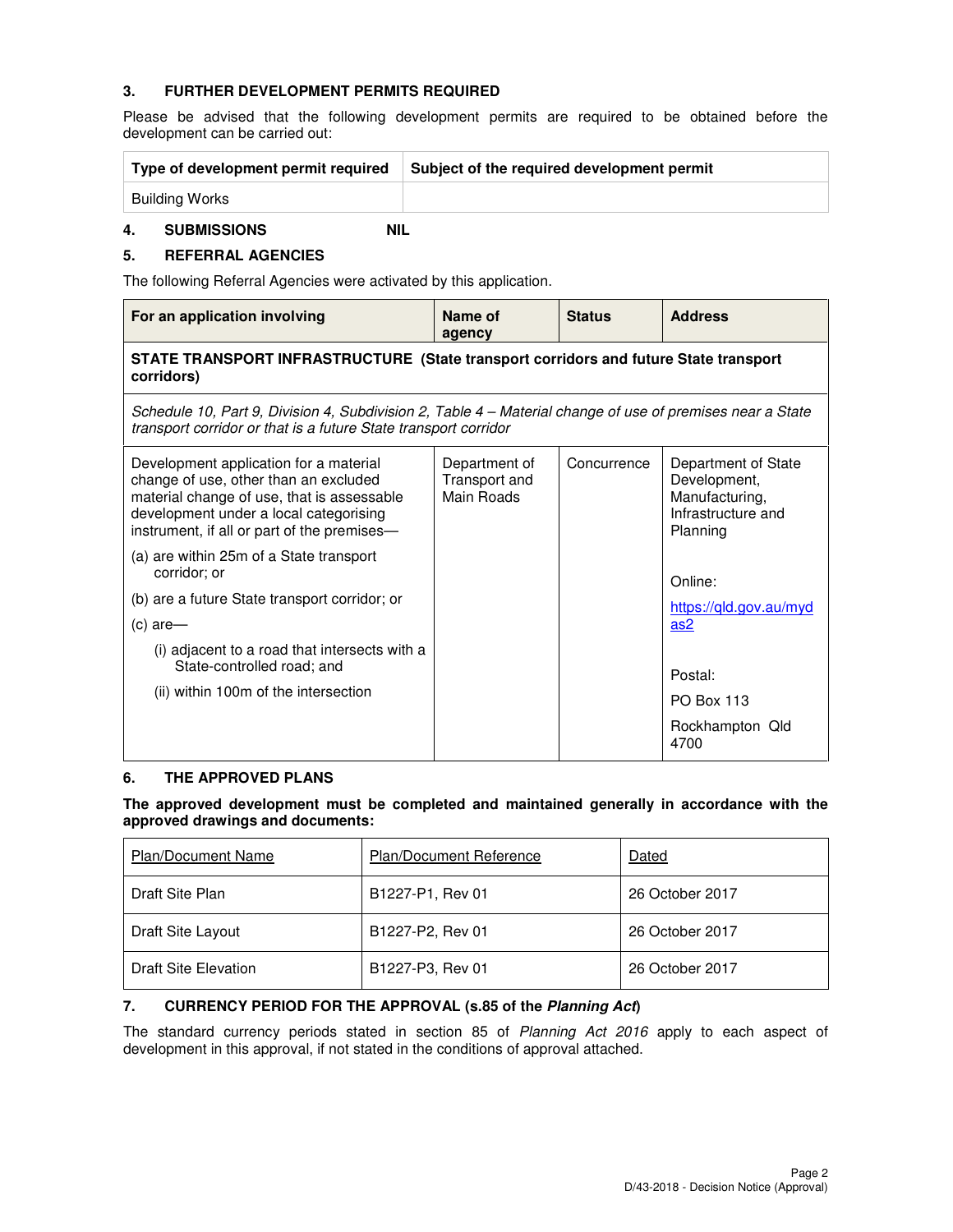## **8. STATEMENT OF REASONS**

| Description of the<br>development                         | The proposed development is for a Material Change of Use for a<br><b>Telecommunications Facility</b>                                                                                                                                                                                                                                                                                                                                                                                                                                                                           |  |  |  |
|-----------------------------------------------------------|--------------------------------------------------------------------------------------------------------------------------------------------------------------------------------------------------------------------------------------------------------------------------------------------------------------------------------------------------------------------------------------------------------------------------------------------------------------------------------------------------------------------------------------------------------------------------------|--|--|--|
| <b>Reasons for Decision</b>                               | The proposed Telecommunications Facility will provide the area with a<br>a)<br>reliable<br>national<br>connection<br>to<br>and<br>international<br>more<br>telecommunication services enabling productivity improvements and<br>helping to realise multiple economic, social and environmental benefits<br>to the local community and businesses;                                                                                                                                                                                                                              |  |  |  |
|                                                           | The proposed Telecommunications Facility is located so that it will not<br>b)<br>adversely impact on sensitive receiving environments;                                                                                                                                                                                                                                                                                                                                                                                                                                         |  |  |  |
|                                                           | The proposed use does not compromise the strategic framework in the<br>C)<br>Rockhampton Region Planning Scheme 2015;                                                                                                                                                                                                                                                                                                                                                                                                                                                          |  |  |  |
|                                                           | Assessment of the development against the relevant zone purpose,<br>d)<br>planning scheme codes and planning scheme policies demonstrates<br>that the proposed development will not cause significant adverse<br>impacts on the surrounding natural environment, built environment and<br>infrastructure, community facilities, or local character and amenity;                                                                                                                                                                                                                |  |  |  |
|                                                           | The proposed development does not compromise the relevant State<br>e)<br>Planning Policy; and                                                                                                                                                                                                                                                                                                                                                                                                                                                                                  |  |  |  |
|                                                           | f)<br>On balance, the application should be approved because the<br>circumstances favour Council exercising its discretion to approve the<br>application even though the development does not comply with an<br>aspect of the assessment benchmarks.                                                                                                                                                                                                                                                                                                                           |  |  |  |
| Assessment<br><b>Benchmarks</b><br><b>Compliance with</b> | The proposed development was assessed against the following assessment<br>benchmarks:<br>Specialised Centre Zone Code;<br>٠<br>Airport Environs Overlay Code; and<br>٠<br>Telecommunications Facilities and Utilities Code.<br>$\bullet$<br>The development was assessed against all of the assessment benchmarks<br>listed above and complies with all of these with the exception listed below.<br>Reasons for the approval despite non-<br><b>Assessment</b><br><b>Benchmark</b><br>compliance with benchmark                                                               |  |  |  |
| assessment<br>benchmarks                                  |                                                                                                                                                                                                                                                                                                                                                                                                                                                                                                                                                                                |  |  |  |
|                                                           | The proposed Telecommunications Facility is near<br>Telecommunications<br>the Glenmore State High School and will be<br><b>Facilities and Utilities</b><br>located approximately 240 metres from the school<br>Code<br>oval and 370 metres from the nearest building. To<br>the rear of the property it is approximately 90<br>metres to the nearest dwelling house. The<br>proposed Telecommunications Facility has low<br>EME levels, will not adversely impact on the<br>sensitive receiving environments, and is located to<br>meet the needs of the most people possible. |  |  |  |
| <b>Matters prescribed by</b><br>regulation                | The State Planning Policy - Part E;<br>٠<br>The Central Queensland Regional Plan;<br>٠<br>The Rockhampton Region Planning Scheme 2015; and<br>٠<br>The common material, being the material submitted with the application.                                                                                                                                                                                                                                                                                                                                                     |  |  |  |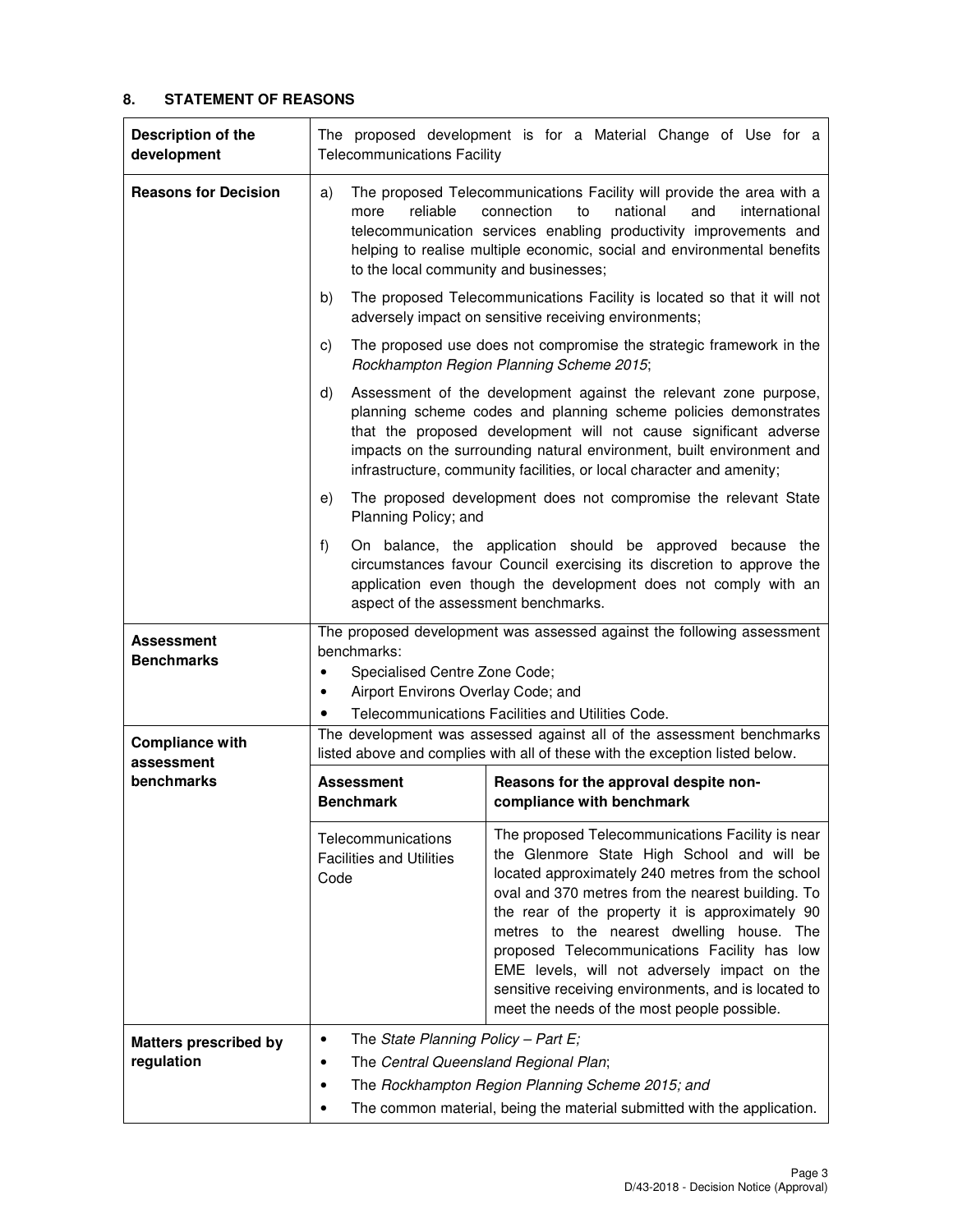## **9. APPEAL RIGHTS**

The rights of an applicant to appeal to a tribunal or the Planning and Environment Court against a decision about a development application are set out in chapter 6, part 1 of the Planning Act 2016. There may also be a right to make an application for a declaration by a tribunal (see chapter 6, part 2 of the Planning Act 2016).

### Appeal by an applicant

An applicant for a development application may appeal to the Planning and Environment Court against the following:

- the refusal of all or part of the development application
- a provision of the development approval
- the decision to give a preliminary approval when a development permit was applied for
- a deemed refusal of the development application.

An applicant may also have a right to appeal to the Development tribunal. For more information, see schedule 1 of the Planning Act 2016.

The timeframes for starting an appeal in the Planning and Environment Court are set out in section 229 of the Planning Act 2016.

**Attachment 2** is an extract from the Planning Act 2016 that sets out the applicant's appeal rights and the appeal rights of a submitter.

### **10. WHEN THE DEVELOPMENT APPROVAL TAKES EFFECT**

This development approval takes effect:

From the time the decision notice is given  $-$  if there is no submitter and the applicant does not appeal the decision to the court.

Or

When the submitter's appeal period ends – if there is a submitter and the applicant does not appeal the decision to the court.

Or

Subject to the decision of the court, when the appeal is finally decided  $-$  if an appeal is made to the court.

### **11. ASSESSMENT MANAGER**

| Name: | Tarnya Fitzgibbon             | Signature: | Date: 10 September 2018 |
|-------|-------------------------------|------------|-------------------------|
|       | <b>COORDINATOR</b>            |            |                         |
|       | <b>DEVELOPMENT ASSESSMENT</b> |            |                         |

C/C Department of State Development, Manufacturing, Infrastructure and Planning - RockhamptonSARA@dsdmip.qld.gov.au

#### **Attachment 1 – Conditions of the approval**

**Part 1 – Conditions imposed by the assessment manager [Note: where a condition is imposed about** infrastructure under Chapter 4 of the Planning Act 2016, the relevant provision of the Act under which this condition was imposed must be specified.]

#### **Part 2 – Conditions required by the referral agency response**

### **Attachment 2—Extract on appeal rights**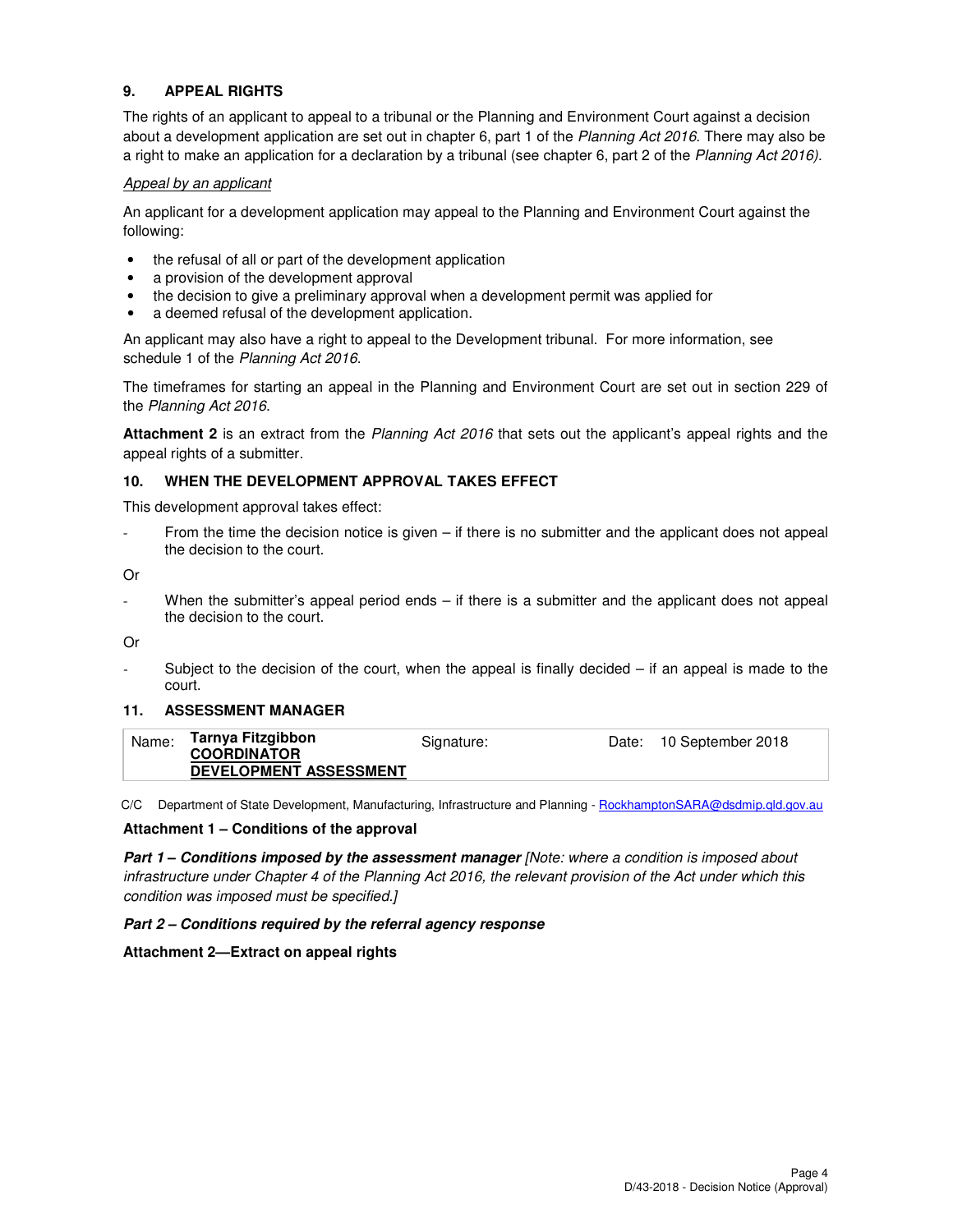

## **Attachment 1 – Part 1 Rockhampton Regional Council Conditions**

Planning Act 2016

- 1.0 ADMINISTRATION
- 1.1 The Developer and his employee, agent, contractor or invitee is responsible for ensuring compliance with the conditions of this development approval.
- 1.2 Where these Conditions refer to "Council" in relation to requiring Council to approve or to be satisfied as to any matter, or conferring on the Council a function, power or discretion, that role may be fulfilled in whole or in part by a delegate appointed for that purpose by the Council.
- 1.3 All conditions, works, or requirements of this development approval must be undertaken, completed, and be accompanied by a Compliance Certificate for any operational works required by this development approval:
	- 1.3.1 to Council's satisfaction;
	- 1.3.2 at no cost to Council; and
	- 1.3.3 prior to the commencement of the use,

unless otherwise stated.

- 1.4 Infrastructure requirements of this development approval must be contributed to the relevant authorities, where applicable, at no cost to Council, prior to the commencement of the use, unless otherwise stated.
- 1.5 The following further Development Permits must be obtained prior to the commencement of any works associated with their purposes:
	- 1.5.1 Building Works.
- 1.6 All works must be designed, constructed and maintained in accordance with the relevant Council policies, guidelines and standards, unless otherwise stated.
- 1.7 All engineering drawings/specifications, design and construction works must be in accordance with the requirements of the relevant Australian Standards and must be approved, supervised and certified by a Registered Professional Engineer of Queensland.

## 2.0 APPROVED PLANS AND DOCUMENTS

2.1 The approved development must be completed and maintained generally in accordance with the approved plans and documents, except where amended by any condition of this development approval:

| Plan/Document Name   | Plan/Document Reference | Dated           |
|----------------------|-------------------------|-----------------|
| Draft Site Plan      | B1227-P1, Rev 01        | 26 October 2017 |
| Draft Site Layout    | B1227-P2, Rev 01        | 26 October 2017 |
| Draft Site Elevation | B1227-P3, Rev 01        | 26 October 2017 |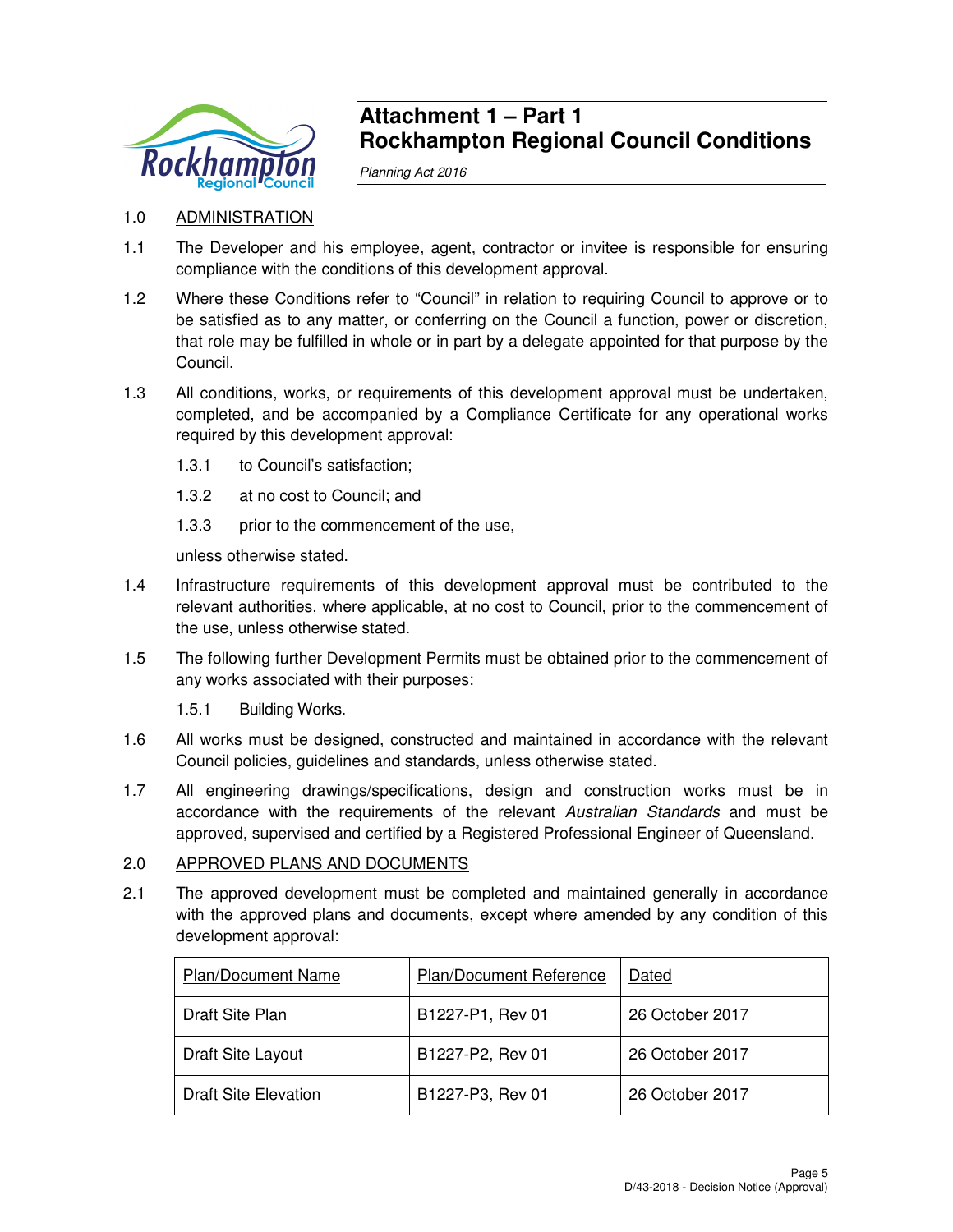- 2.2 Where there is any conflict between the conditions of this development approval and the details shown on the approved plans and documents, the conditions of this development approval must prevail.
- 2.3 Where conditions require the above plans or documents to be amended, the revised document(s) must be submitted for approval by Council prior to the submission of an application for a Development Permit for Building Works.

## 3.0 STORMWATER WORKS

3.1 All stormwater must drain to a demonstrated lawful point of discharge and must not adversely affect surrounding land or infrastructure in comparison to the pre-development conditions, including but not limited to blocking, altering or diverting existing stormwater runoff patterns or having the potential to cause damage to other infrastructure.

## 4.0 SITE WORKS

4.1 Site works must be constructed such that they do not, at any time, in any way restrict, impair or change the natural flow of runoff water, or cause a nuisance or worsening to adjoining properties or infrastructure.

## 5.0 BUILDING WORKS

- 5.1 All external elements, such as air conditioners, must be adequately screened from public view, to Council's satisfaction.
- 5.2 Any lighting devices associated with the development, such as sensory lighting, must be positioned on the development site and shielded so as not to cause glare or other nuisance to nearby residents and motorists. Night lighting must be designed, constructed and operated in accordance with Australian Standard AS4282 "Control of the obtrusive effects of outdoor lighting".
- 5.3 A 2.4 metre high security fence is to be provided around the telecommunications facility compound. All fencing must be maintained to the satisfaction of Council.
- 5.4 Prior to the commencement of the use, the developer must submit to Council a certificate from a licensed surveyor to demonstrate the completed telecommunications monopole does not exceed 37.5 metres above natural ground level, in accordance with the approved plans (refer to condition 2.1).

## 6.0 ASSET MANAGEMENT

- 6.1 Any alteration necessary to electricity, telephone, water mains, sewerage mains, and/or public utility installations resulting from the development or in connection with the development, must be undertaken and completed at no cost to Council.
- 6.2 Any damage to existing stormwater, water supply and sewerage infrastructure, kerb and channel, pathway or roadway (including removal of concrete slurry from public land and Council infrastructure), that occurs while any works are being carried out in association with this development approval must be repaired at full cost to the developer. This includes the reinstatement of any existing traffic signs or pavement markings that may have been removed or damaged.

## 7.0 OPERATING PROCEDURES

7.1 All construction materials, waste, waste skips, machinery and contractors' vehicles must be located and stored or parked within the development site. Storage of materials or parking of construction machinery or contractors' vehicles must not occur within Yaamba Road.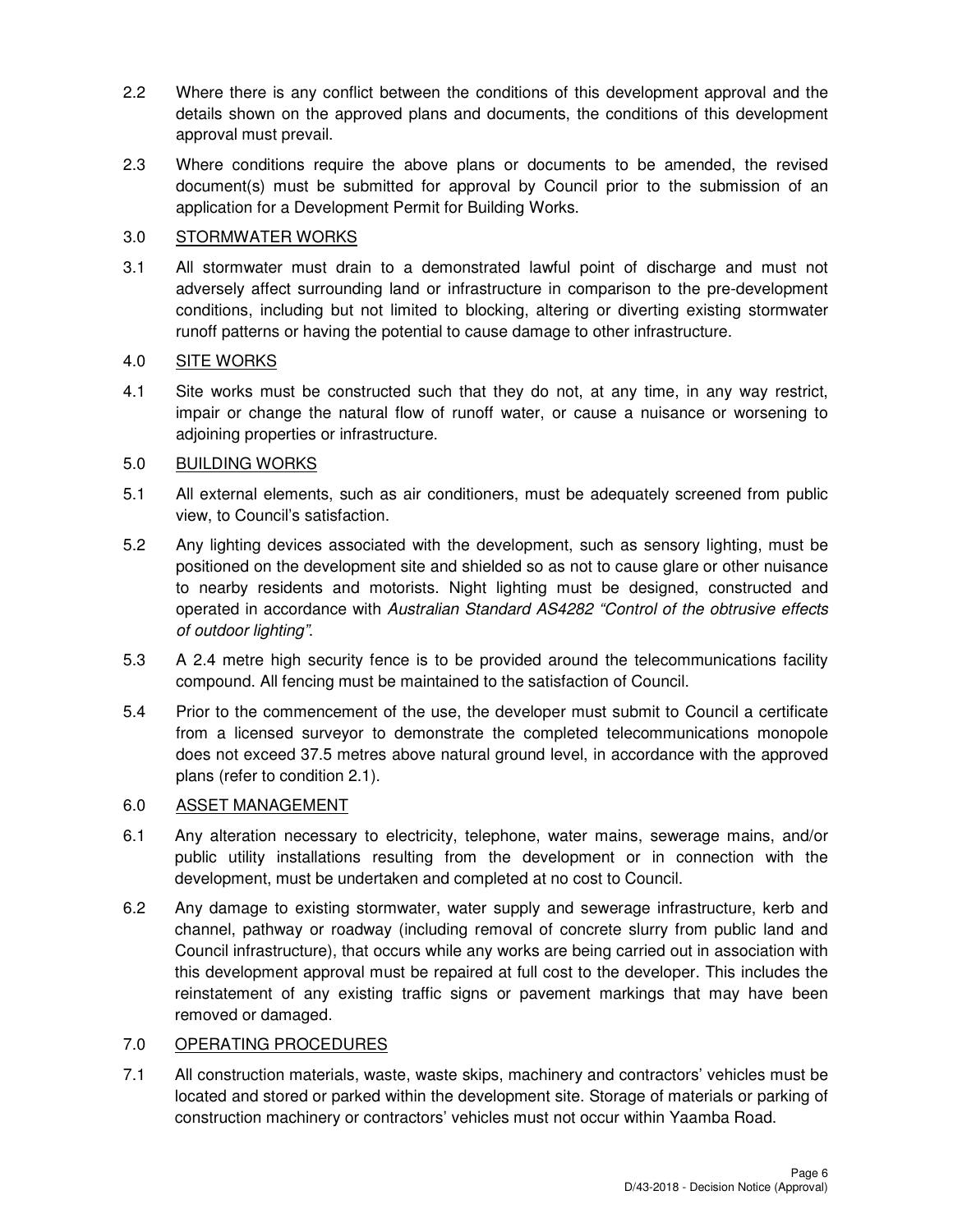- 7.2 The telecommunications facility must comply with the Australian Communications and Media Authority mandatory limits for general exposure to radiofrequency and electronic energy.
- 7.3 Noise emitted from the activity must not cause an environmental nuisance.
- 7.4 Operations on the site must have no significant impact on the amenity of adjoining premises or the surrounding area due to the emission of light, noise or dust.

## ADVISORY NOTES

## NOTE 1. Aboriginal Cultural Heritage

It is advised that under section 23 of the Aboriginal Cultural Heritage Act 2003, a person who carries out an activity must take all reasonable and practicable measures to ensure the activity does not harm Aboriginal cultural heritage (the "cultural heritage duty of care"). Maximum penalties for breaching the duty of care are listed in the Aboriginal cultural heritage legislation. The information on Aboriginal cultural heritage is available on the Department of Aboriginal and Torres Strait Islander and Partnerships website www.datsip.qld.gov.au.

## NOTE 2. General Environmental Duty

General environmental duty under the *Environmental Protection Act 1994* prohibits unlawful environmental nuisance caused by noise, aerosols, particles, dust, ash, fumes, light, odour or smoke beyond the boundaries of the development site during all stages of the development including earthworks, construction and operation.

## NOTE 3. General Safety Of Public During Construction

The Work Health and Safety Act 2011 and Manual of Uniform Traffic Control Devices must be complied with in carrying out any construction works, and to ensure safe traffic control and safe public access in respect of works being constructed on a road.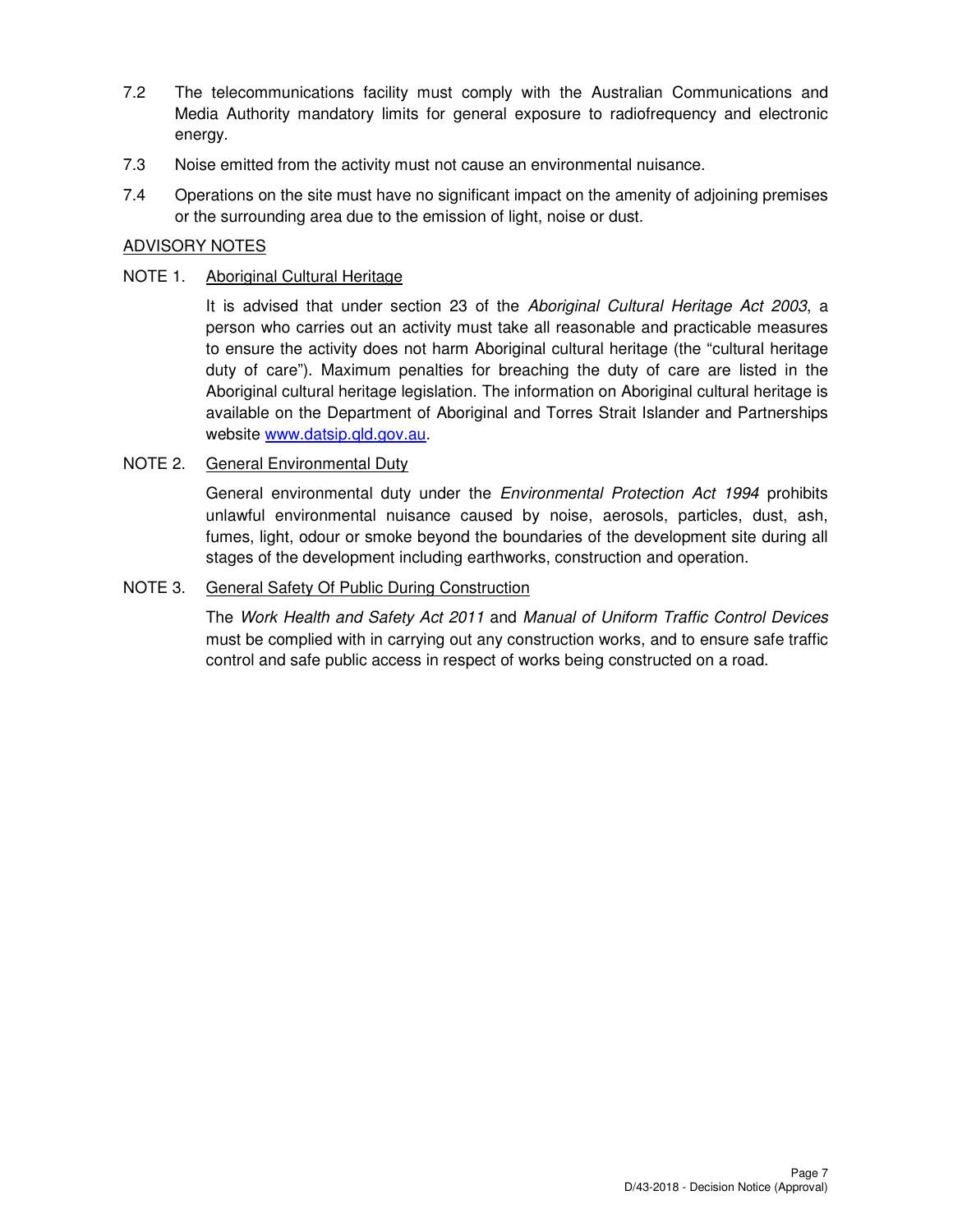

**Attachment 1 – Part 2 Referral Agency Conditions - Department of State Development, Manufacturing, Infrastructure and Planning** 

Planning Act 2016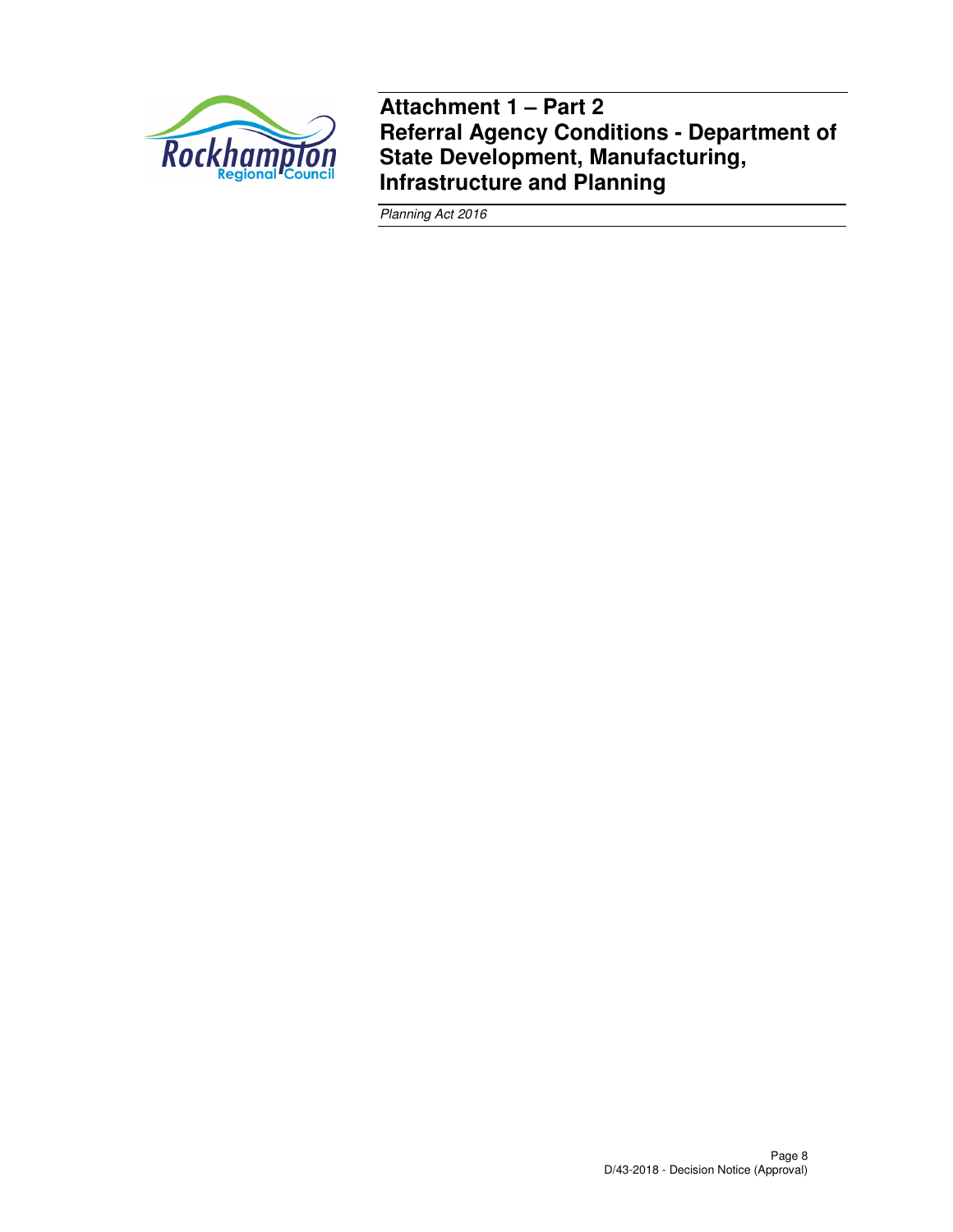

# **Attachment 2 - Appeal Rights**

PLANNING ACT 2016

The following is an extract from the Planning Act 2016 (Chapter 6)

#### **Appeal rights**

#### **229 Appeals to tribunal or P&E Court**

- (1) Schedule 1 states—
	- (a) matters that may be appealed to— (i) either a tribunal or the P&E Court; or (ii) only a tribunal; or (iii) only the P&E Court; and
	- (b) the person—
		- (i) who may appeal a matter (the **appellant**); and
		- (ii) who is a respondent in an appeal of the matter; and (iii) who is a co-respondent in an appeal of the matter; and
		- (iv) who may elect to be a co-respondent in an appeal of the matter.
- (2) An appellant may start an appeal within the appeal period.
- (3) The **appeal period** is—
	- (a) for an appeal by a building advisory agency—10 business days after a decision notice for the decision is given to the agency or
	- (b) for an appeal against a deemed refusal—at any time after the deemed refusal happens; or
	- (c) for an appeal against a decision of the Minister, under chapter 7, part 4, to register premises or to renew the registration of premises—20 business days after a notice is published under section 269(3)(a) or (4); or
	- (d) for an appeal against an infrastructure charges notice— 20 business days after the infrastructure charges notice is given to the person; or
	- (e) for an appeal about a deemed approval of a development application for which a decision notice has not been given—30 business days after the applicant gives the deemed approval notice to the assessment manager; or
	- (f) for any other appeal—20 business days after a notice of the decision for the matter, including an enforcement notice, is given to the person.
	- Note—

See the P&E Court Act for the court's power to extend the appeal period.

- (4) Each respondent and co-respondent for an appeal may be heard in the appeal.
- (5) If an appeal is only about a referral agency's response, the assessment manager may apply to the tribunal or P&E Court to withdraw from the appeal.
- (6) To remove any doubt, it is declared that an appeal against an infrastructure charges notice must not be about—
	- (a) the adopted charge itself; or
	- (b) for a decision about an offset or refund—
		- (i) the establishment cost of trunk infrastructure identified in a LGIP; or

(ii) the cost of infrastructure decided using the method

- included in the local government's charges resolution. **230 Notice of appeal**
- (1) An appellant starts an appeal by lodging, with the registrar of the tribunal or P&E Court, a notice of appeal that—
	- (a) is in the approved form; and
	- (b) succinctly states the grounds of the appeal.
- (2) The notice of appeal must be accompanied by the required fee.
- (3) The appellant or, for an appeal to a tribunal, the registrar must, within the service period, give a copy of the notice of appeal to—
- (a) the respondent for the appeal; and
- (b) each co-respondent for the appeal; and
- (c) for an appeal about a development application under schedule 1, table 1, item 1—each principal submitter for the development application; and
- (d) for an appeal about a change application under schedule 1, table 1, item 2—each principal submitter for the change application; and
- (e) each person who may elect to become a co-respondent for the appeal, other than an eligible submitter who is not a principal submitter in an appeal under paragraph  $(c)$  or  $(d)$ ; and
- (f) for an appeal to the P&E Court—the chief executive; and
- (g) for an appeal to a tribunal under another Act—any other person who the registrar considers appropriate.
- (4) The **service period** is—
	- (a) if a submitter or advice agency started the appeal in the P&E Court—2 business days after the appeal is started; or
	- (b) otherwise—10 business days after the appeal is started.
- (5) A notice of appeal given to a person who may elect to be a co-respondent must state the effect of subsection
- (6) A person elects to be a co-respondent by filing a notice of election, in the approved form, within 10 business days after the notice of appeal is given to the person*.*
- **231 Other appeals**
- (1) Subject to this chapter, schedule 1 and the P&E Court Act, unless the Supreme Court decides a decision or other matter under this Act is affected by jurisdictional error, the decision or matter is non-appealable.
- (2) The Judicial Review Act 1991, part 5 applies to the decision or matter to the extent it is affected by jurisdictional error.
- (3) A person who, but for subsection (1) could have made an application under the Judicial Review Act 1991 in relation to the decision or matter, may apply under part 4 of that Act for a statement of reasons in relation to the decision or matter.
- (4) In this section— **decision** includes—
	- (a) conduct engaged in for the purpose of making a decision; and
	- (b) other conduct that relates to the making of a decision; and
	- (c) the making of a decision or the failure to make a decision; and
	- (d) a purported decision; and
	- (e) a deemed refusal.

**non-appealable**, for a decision or matter, means the decision or matter—

- (a) is final and conclusive; and
- (b) may not be challenged, appealed against, reviewed, quashed, set aside or called into question in any other way under the Judicial Review Act 1991 or otherwise, whether by the Supreme Court, another court, a tribunal or another entity; and
- (c) is not subject to any declaratory, injunctive or other order of the Supreme Court, another court, a tribunal or another entity on any ground.

#### **232 Rules of the P&E Court**

- (1) A person who is appealing to the P&E Court must comply with the rules of the court that apply to the appeal.
- (2) However, the P&E Court may hear and decide an appeal even if the person has not complied with rules of the P&E Court.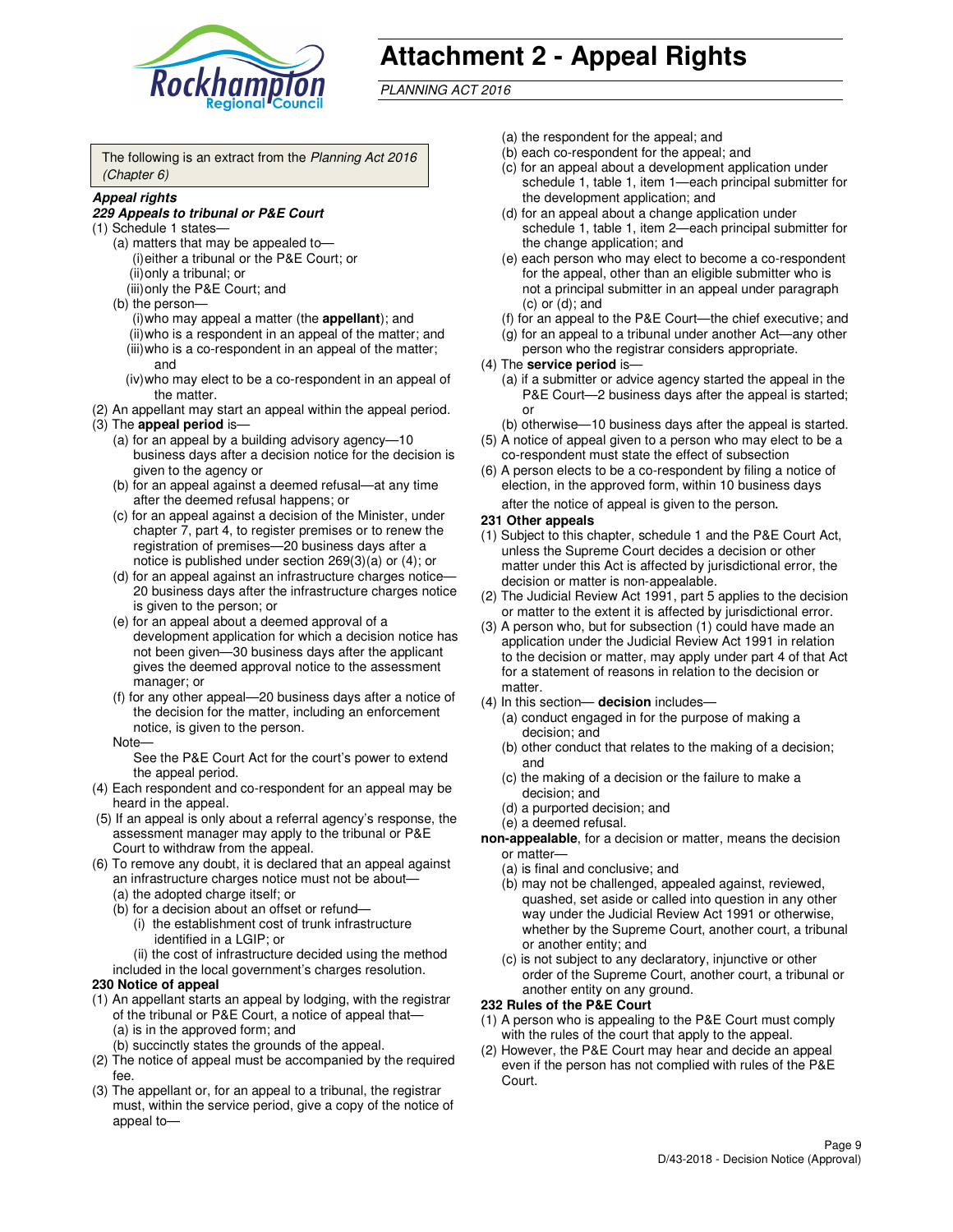

## **Appeal Rights**

PLANNING ACT 2016

## **Schedule 1**

## **Appeals section 229**

#### **1 Appeal rights and parties to appeals**

- (1) Table 1 states the matters that may be appealed to—(a) the P&E court; or (b) a tribunal.
- (2) However, table 1 applies to a tribunal only if the matter involves—
	- (a) the refusal, or deemed refusal of a development application, for—
	- (i) a material change of use for a classified building; or
	- (ii) operational work associated with building work, a retaining wall, or a tennis court; or
	- (b) a provision of a development approval for—
	- (i) a material change of use for a classified building; or
- (ii) operational work associated with building work, a retaining wall, or a tennis court; or
	- (c) if a development permit was applied for—the decision to give a preliminary approval for—
		- (i) a material change of use for a classified building; or
		- (ii) operational work associated with building work, a retaining wall, or a tennis court; or
	- (d) a development condition if—
		- (i) the development approval is only for a material change of use that involves the use of a building classified under the Building Code as a class 2 building; and
		- (ii) the building is, or is proposed to be, not more than 3 storeys; and
		- (iii) the proposed development is for not more than 60 sole-occupancy units; or
	- (e) a decision for, or a deemed refusal of, an extension application for a development approval that is only for a material change of use of a classified building; or
	- (f) a decision for, or a deemed refusal of, a change application for a development approval that is only for a material change of use of a classified building; or
	- (g) a matter under this Act, to the extent the matter relates to—
		- (i) the Building Act, other than a matter under that Act that may or must be decided by the Queensland Building and Construction Commission; or
		- (ii) the Plumbing and Drainage Act, part 4 or 5; or
	- (h) a decision to give an enforcement notice in relation to a matter under paragraphs (a) to (g); or
	- (i) a decision to give an infrastructure charges notice; or
	- (j) the refusal, or deemed refusal, of a conversion application; or
	- (k) a matter that, under another Act, may be appealed to the tribunal; or
	- (l) a matter prescribed by regulation.
- (3) Also, table 1 does not apply to a tribunal if the matter
	- involves—
	- (a) for a matter in subsection  $(2)(a)$  to  $(d)$ 
		- (i) a development approval for which the development application required impact assessment; and
		- (ii) a development approval in relation to which the assessment manager received a properly made submission for the development application; or
	- (b) a provision of a development approval about the identification or inclusion, under a variation approval, of a matter for the development.
- (4) Table 2 states the matters that may be appealed only to the P&E Court.
- (5) Table 3 states the matters that may be appealed only to the tribunal.
- (6) In each table—
	- (a) column 1 states the appellant in the appeal; and
	- (b) column 2 states the respondent in the appeal; and
	- (c) column 3 states the co-respondent (if any) in the appeal; and
	- (d) column 4 states the co-respondents by election (if any) in the appeal.
- $(7)$  If the chief executive receives a notice of appeal under section  $230(3)(f)$ , the chief executive may elect to be a corespondent in the appeal.

| Table 1<br>Appeals to the P&E Court and, for certain matters, to a tribunal                                      |                                                                                                                                |                                                                                          |                                |  |
|------------------------------------------------------------------------------------------------------------------|--------------------------------------------------------------------------------------------------------------------------------|------------------------------------------------------------------------------------------|--------------------------------|--|
| 1. Development applications<br>An appeal may be made against-<br>(c) a provision of the development approval; or | (a) the refusal of all or part of the development application; or<br>(b) the deemed refusal of the development application; or | (d) if a development permit was applied for—the decision to give a preliminary approval. |                                |  |
| Column 1                                                                                                         | Column 2                                                                                                                       | Column 3                                                                                 | Column 4                       |  |
| Appellant                                                                                                        | Respondent                                                                                                                     | Co-respondent                                                                            | Co-respondent by election      |  |
| $($ if any $)$<br>$($ if any $)$                                                                                 |                                                                                                                                |                                                                                          |                                |  |
| The applicant                                                                                                    | The assessment                                                                                                                 | If the appeal is about                                                                   | 1 A concurrence agency that is |  |
|                                                                                                                  | manager                                                                                                                        | a concurrence                                                                            | not a co-respondent            |  |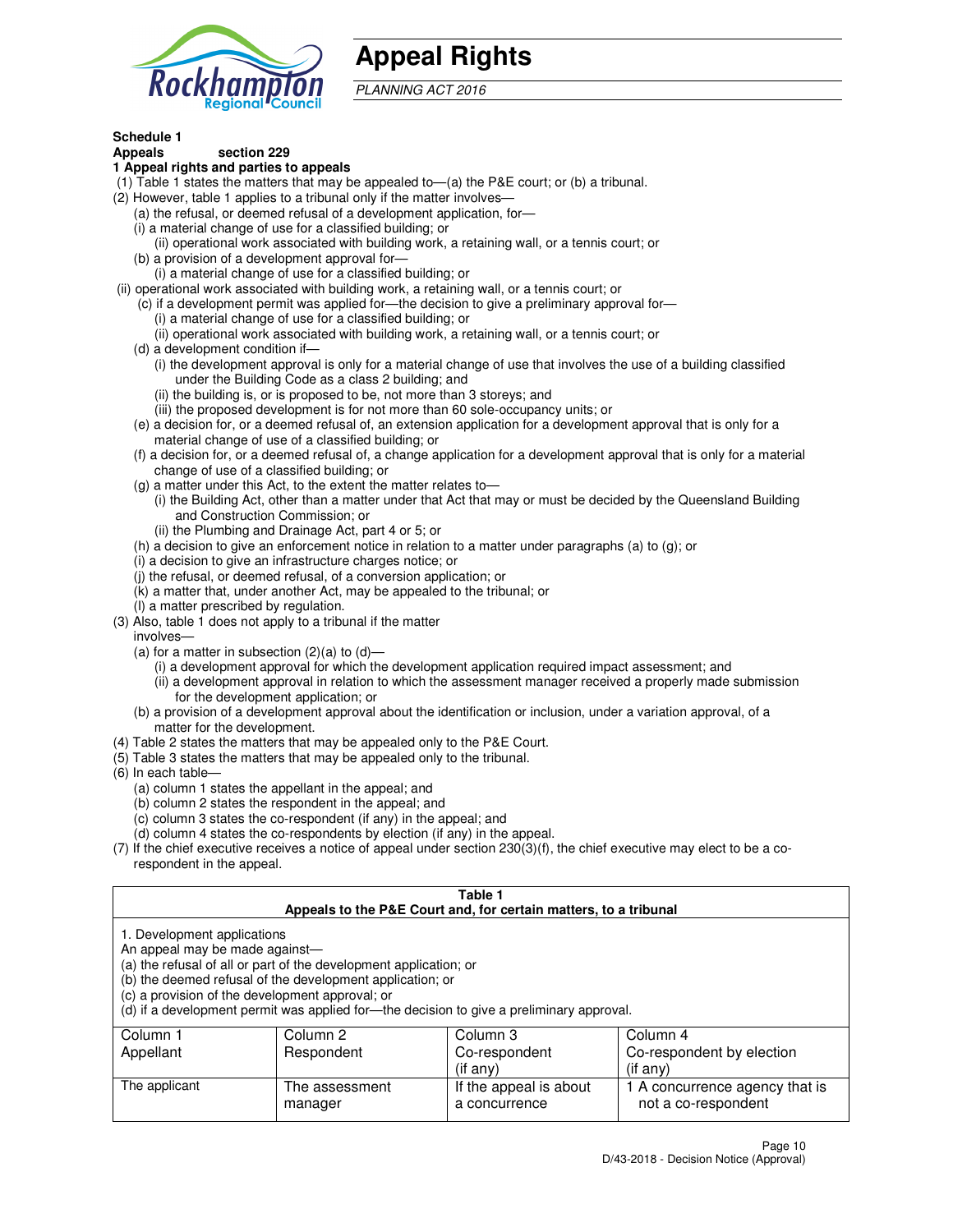| Table 1<br>Appeals to the P&E Court and, for certain matters, to a tribunal                                                                                                                             |                                                                                                                                                                                              |                                                                 |                                                                                                                                                                                                                                                                                                                                                 |  |  |
|---------------------------------------------------------------------------------------------------------------------------------------------------------------------------------------------------------|----------------------------------------------------------------------------------------------------------------------------------------------------------------------------------------------|-----------------------------------------------------------------|-------------------------------------------------------------------------------------------------------------------------------------------------------------------------------------------------------------------------------------------------------------------------------------------------------------------------------------------------|--|--|
|                                                                                                                                                                                                         |                                                                                                                                                                                              | agency's referral<br>response-the<br>concurrence agency         | 2 If a chosen Assessment<br>manager is the respondent-<br>the prescribed assessment<br>manager<br>3 Any eligible advice agency for<br>the application<br>4 Any eligible submitter for the<br>application                                                                                                                                        |  |  |
| 2. Change applications<br>An appeal may be made against-<br>(b) a deemed refusal of a change application.                                                                                               |                                                                                                                                                                                              |                                                                 | (a) a responsible entity's decision for a change application, other than a decision made by the P&E court; or                                                                                                                                                                                                                                   |  |  |
| Column 1<br>Appellant                                                                                                                                                                                   | Column <sub>2</sub><br>Respondent                                                                                                                                                            | Column <sub>3</sub><br>Co-respondent<br>(if any)                | Column 4<br>Co-respondent by election<br>(if any)                                                                                                                                                                                                                                                                                               |  |  |
| 1 The applicant<br>2 If the responsible<br>entity is the<br>assessment<br>manager-an<br>affected entity that<br>gave a pre-request<br>notice or response<br>notice                                      | The responsible<br>entity                                                                                                                                                                    | If an affected entity<br>starts the appeal-the<br>applicant     | 1 A concurrence agency for the<br>development application<br>2 If a chosen assessment<br>manager is the respondent-<br>the prescribed assessment<br>manager<br>3 A private certifier for the<br>development application<br>4 Any eligible advice agency for<br>the change application<br>5 Any eligible submitter for the<br>change application |  |  |
|                                                                                                                                                                                                         | 3. Extension applications<br>An appeal may be made against-<br>(a) the assessment manager's decision about an extension application; or<br>(b) a deemed refusal of an extension application. |                                                                 |                                                                                                                                                                                                                                                                                                                                                 |  |  |
| Column 1<br>Appellant                                                                                                                                                                                   | Column <sub>2</sub><br>Respondent                                                                                                                                                            | Column <sub>3</sub><br>Co-respondent<br>(if any)                | Column 4<br>Co-respondent by election<br>(if any)                                                                                                                                                                                                                                                                                               |  |  |
| 1 The applicant<br>1<br>For a matter other<br>2<br>than a deemed<br>refusal of an<br>extension<br>application $-$ a<br>concurrence<br>agency, other than<br>the chief executive,<br>for the application | The assessment<br>manager                                                                                                                                                                    | If a concurrence<br>agency starts the<br>appeal - the applicant | If a chosen assessment<br>manager is the respondent $-$ the<br>prescribed assessment manager                                                                                                                                                                                                                                                    |  |  |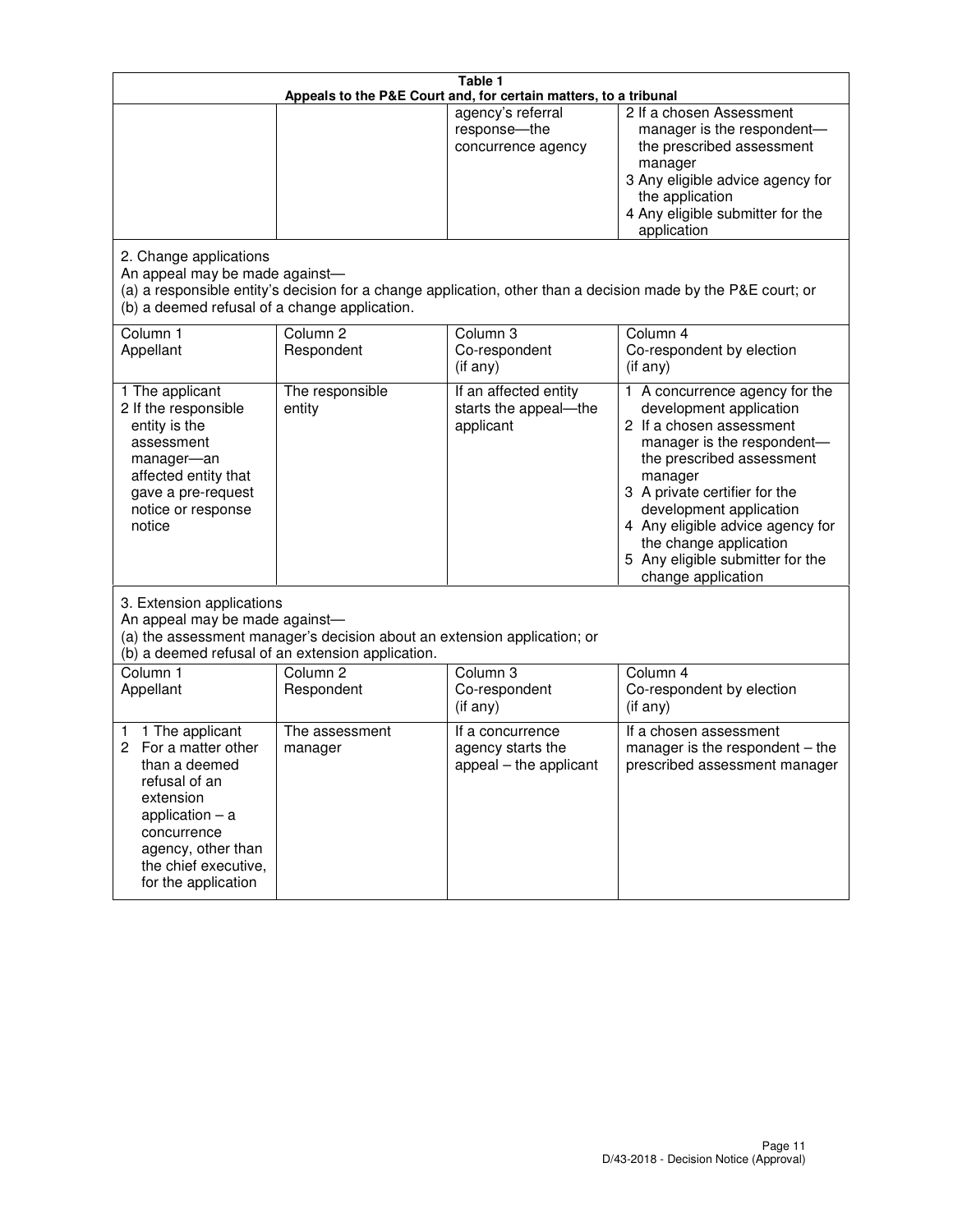#### **Table 1 Appeals to the P&E Court and, for certain matters, to a tribunal**

4. Infrastructure charges notices

An appeal may be made against an infrastructure charges notice on 1 or more of the following grounds

- a) The notice involved an error relating to
	- (i) The application of the relevant adopted charge; or

Examples of errors in applying an adopted charge –

- The incorrect application of gross floor area for a non-residential development
- Applying an incorrect 'use category', under a regulation, to the development
	- (i) The working out of extra demands, for section 120; or
	- (ii) An offset or refund; or
- b) The was no decision about an offset or refund; or
- c) If the infrastructure charges notice states a refund will be given the timing for giving the refund; or
- d) The amount of the charge is so unreasonable that no reasonable relevant local government could have imposed the amount.

| Column 1<br>Appellant                                    | Column 2<br>Respondent                                                    | Column 3<br>Co-respondent<br>$($ if any $)$ | Column 4<br>Co-respondent by election<br>$($ if any $)$ |
|----------------------------------------------------------|---------------------------------------------------------------------------|---------------------------------------------|---------------------------------------------------------|
| The person given the<br>Infrastructure charges<br>notice | The local government<br>that gave the<br>infrastructure charges<br>notice |                                             |                                                         |

5. Conversion applications

An appeal may be made against—

(a) the refusal of a conversion application; or

(b) a deemed refusal of a conversion application.

| Column 1<br>Appellant | Column 2<br>Respondent                                                  | Column 3<br>Co-respondent<br>$($ if any $)$ | Column 4<br>Co-respondent by election<br>$($ if any $)$ |
|-----------------------|-------------------------------------------------------------------------|---------------------------------------------|---------------------------------------------------------|
| The applicant         | The local government<br>to which the conversion<br>application was made |                                             |                                                         |

6. Enforcement notices

An appeal may be made against the decision to give an enforcement notice.

| Column 1<br>Appellant                      | Column 2<br>Respondent       | Column 3<br>Co-respondent<br>$($ if any $)$ | Column 4<br>Co-respondent by election<br>(if any)                                                                                                                          |
|--------------------------------------------|------------------------------|---------------------------------------------|----------------------------------------------------------------------------------------------------------------------------------------------------------------------------|
| The person given the<br>enforcement notice | The enforcement<br>authority |                                             | If the enforcement authority is<br>not the local government for<br>the premises in relation to which<br>the offence is alleged to have<br>happened-the local<br>government |

#### **Table 2 Appeals to the P&E Court only**

1. Appeals from tribunal

An appeal may be made against a decision of a tribunal, other than a decision under

section 252, on the ground of—

(a) an error or mistake in law on the part of the tribunal; or

(b) jurisdictional error.

| Column 1<br>Appellant                             | Column 2<br>Respondent                                    | Column 3<br>Co-respondent<br>(if any) | Column 4<br>Co-respondent by election<br>(if any) |
|---------------------------------------------------|-----------------------------------------------------------|---------------------------------------|---------------------------------------------------|
| A party to the<br>proceedings for the<br>decision | The other party to the<br>proceedings for the<br>decision | $\overline{\phantom{a}}$              |                                                   |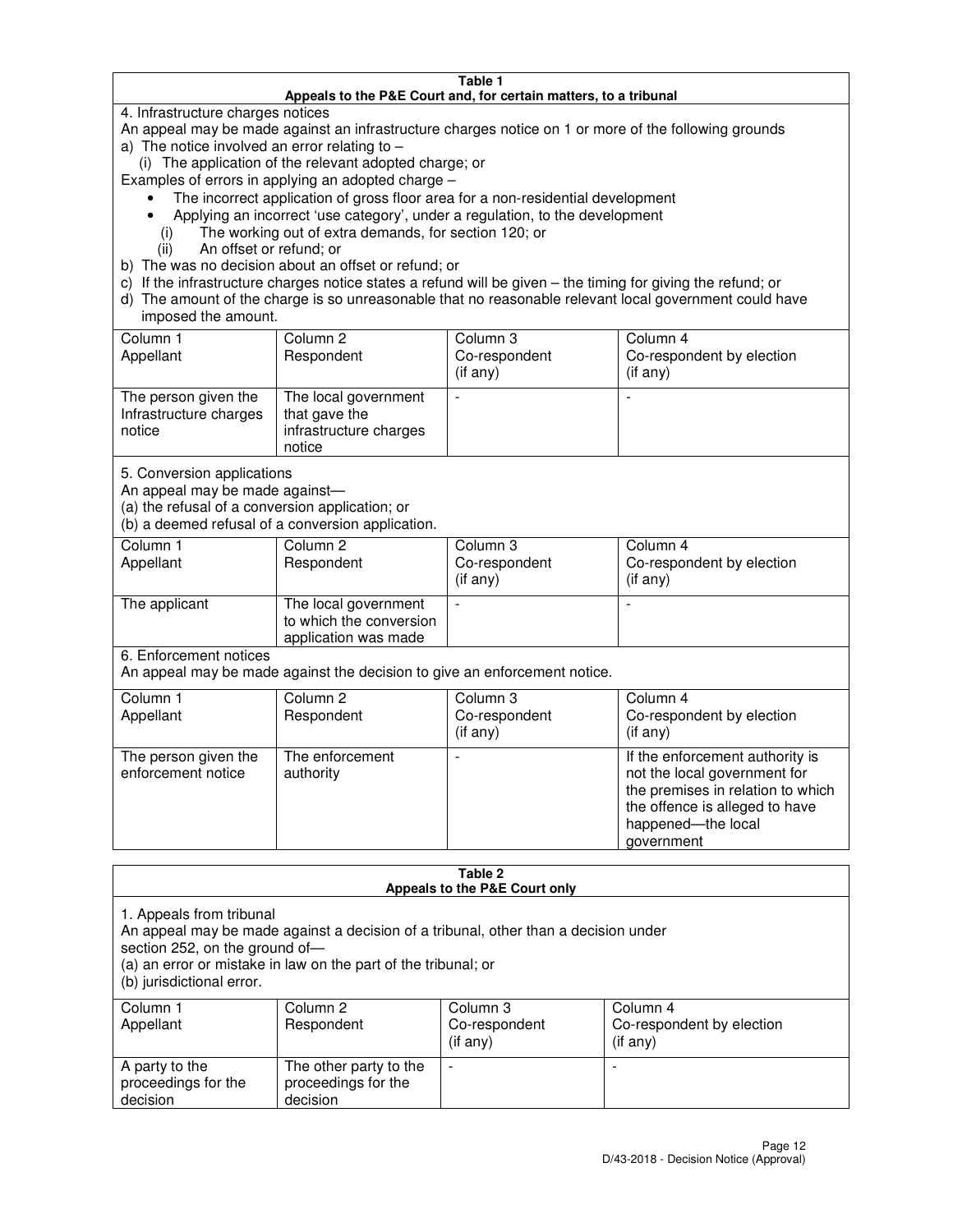#### **Table 2 Appeals to the P&E Court only**

2. Eligible submitter appeals

An appeal may be made against the decision to give a development approval, or an approval for a change application, to the extent that the decision relates to—

(a) any part of the development application for the development approval that required impact assessment; or (b) a variation request.

| Column 1<br>Appellant                                                                                                                                                                                                                                                                                                                                                                                              | Column <sub>2</sub><br>Respondent                                                                                          | Column 3<br>Co-respondent<br>(if any)                                                                                    | Column 4<br>Co-respondent by election<br>(i f any)   |
|--------------------------------------------------------------------------------------------------------------------------------------------------------------------------------------------------------------------------------------------------------------------------------------------------------------------------------------------------------------------------------------------------------------------|----------------------------------------------------------------------------------------------------------------------------|--------------------------------------------------------------------------------------------------------------------------|------------------------------------------------------|
| 1 For a development<br>application-an<br>eligible submitter for<br>the development<br>application<br>2 For a change<br>application-an<br>eligible submitter for<br>the change<br>application                                                                                                                                                                                                                       | 1 For a development<br>application-the<br>assessment<br>manager<br>2 For a change<br>application-the<br>responsible entity | 1 The applicant<br>2 If the appeal is<br>about a concurrence<br>agency's referral<br>response--the<br>concurrence agency | Another eligible<br>submitter for the<br>application |
| 3. Eligible submitter and eligible advice agency appeals<br>An appeal may be made against a provision of a development approval, or failure to<br>include a provision in the development approval, to the extent the matter relates to-<br>(a) any part of the development application or the change application, for the development approval, that<br>required impact assessment; or<br>(b) a variation request. |                                                                                                                            |                                                                                                                          |                                                      |
| Column 1<br>Appellant                                                                                                                                                                                                                                                                                                                                                                                              | Column <sub>2</sub><br>Respondent                                                                                          | Column 3<br>Co-respondent<br>(if any)                                                                                    | Column 4<br>Co-respondent by election<br>(i f any)   |
| 1 For a development<br>application-an<br>eligible submitter for<br>the development                                                                                                                                                                                                                                                                                                                                 | 1 For a development<br>application-the<br>assessment<br>manager                                                            | 1 The applicant<br>2 If the appeal is<br>about a concurrence<br>agency's referral                                        | Another eligible submitter for the<br>application    |

response—the concurrence agency

change application 4. Compensation claims

application 2 For a change application—an eligible submitter for

the change application 3 An eligible advice agency for the development application or

An appeal may be made against—

(a) a decision under section 32 about a compensation claim; or

manager 2 For a change application—the responsible entity

(b) a decision under section 265 about a claim for compensation; or

(c) a deemed refusal of a claim under paragraph (a) or (b).

| Column 1<br>Appellant                      | Column 2<br>Respondent                                 | Column 3<br>Co-respondent<br>(if any) | Column 4<br>Co-respondent by election<br>$($ if any $)$ |
|--------------------------------------------|--------------------------------------------------------|---------------------------------------|---------------------------------------------------------|
| A person dissatisfied<br>with the decision | The local<br>government to which<br>the claim was made | -                                     |                                                         |
| 5. Registered premises                     |                                                        |                                       |                                                         |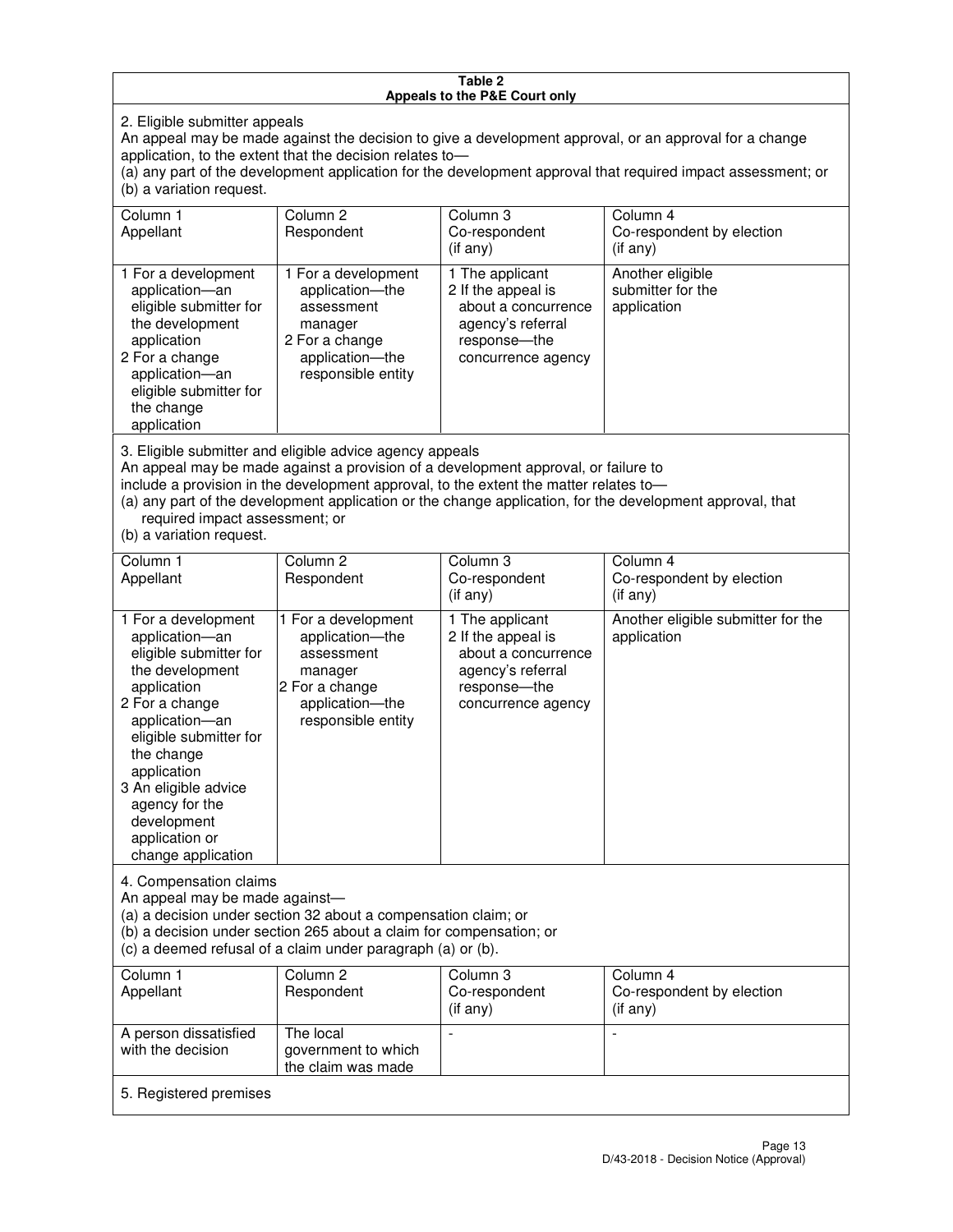| Table 2<br>Appeals to the P&E Court only                                                                                                                                                                                                                                                                             |                                   |                                         |                                                                                                                                                                             |  |
|----------------------------------------------------------------------------------------------------------------------------------------------------------------------------------------------------------------------------------------------------------------------------------------------------------------------|-----------------------------------|-----------------------------------------|-----------------------------------------------------------------------------------------------------------------------------------------------------------------------------|--|
| An appeal may be made against a decision of the Minister under chapter 7, part 4.                                                                                                                                                                                                                                    |                                   |                                         |                                                                                                                                                                             |  |
|                                                                                                                                                                                                                                                                                                                      |                                   |                                         |                                                                                                                                                                             |  |
| Column 1<br>Appellant                                                                                                                                                                                                                                                                                                | Column <sub>2</sub><br>Respondent | Column <sub>3</sub><br>Co-respondent    | Column <sub>4</sub><br>Co-respondent by election                                                                                                                            |  |
|                                                                                                                                                                                                                                                                                                                      |                                   | (if any)                                | (if any)                                                                                                                                                                    |  |
| 1 A person given a<br>decision notice about<br>the decision<br>2 If the decision is to<br>register premises or<br>renew the<br>registration of<br>premises-an owner<br>or occupier of<br>premises in the<br>affected area for the<br>registered premises<br>who is dissatisfied<br>with the decision                 | <b>The Minister</b>               |                                         | If an owner or occupier starts the<br>appeal – the owner of the<br>registered premises                                                                                      |  |
| 6. Local laws<br>An appeal may be made against a decision of a local government, or conditions applied,<br>under a local law about-<br>(a) the use of premises, other than a use that is the natural and ordinary consequence of prohibited<br>development; or<br>(b) the erection of a building or other structure. |                                   |                                         |                                                                                                                                                                             |  |
| Column 1                                                                                                                                                                                                                                                                                                             | Column <sub>2</sub>               | Column 3                                | Column $\overline{4}$                                                                                                                                                       |  |
| Appellant                                                                                                                                                                                                                                                                                                            | Respondent                        | Co-respondent<br>(if any)               | Co-respondent by election<br>(if any)                                                                                                                                       |  |
| A person who-<br>(a) applied for the<br>decision; and<br>(b) is dissatisfied with<br>the decision or<br>conditions.                                                                                                                                                                                                  | The local government              |                                         |                                                                                                                                                                             |  |
|                                                                                                                                                                                                                                                                                                                      |                                   | Table 3<br>Appeals to the tribunal only |                                                                                                                                                                             |  |
| 1. Building advisory agency appeals<br>An appeal may be made against giving a development approval for building work to the extent the building<br>work required code assessment against the building assessment provisions.                                                                                         |                                   |                                         |                                                                                                                                                                             |  |
| Column 1<br>Appellant                                                                                                                                                                                                                                                                                                | Column <sub>2</sub><br>Respondent | Column 3<br>Co-respondent<br>(if any)   | Column 4<br>Co-respondent by election<br>(if any)                                                                                                                           |  |
| A building advisory<br>agency for the<br>development application<br>related to the approval                                                                                                                                                                                                                          | The assessment<br>manager         | The applicant                           | 1 A concurrence agency for the<br>development application<br>related to the approval<br>2 A private certifier for the<br>development application<br>related to the approval |  |
| 3. Certain decisions under the Building Act and the Plumbing and Drainage Act<br>An appeal may be made against a decision under-<br>(a) the Building Act, other than a decision made by the Queensland Building and Construction Commission; or<br>(b) the Plumbing and Drainage Act, part 4 or 5.                   |                                   |                                         |                                                                                                                                                                             |  |
| Column 1<br>Appellant                                                                                                                                                                                                                                                                                                | Column <sub>2</sub><br>Respondent | Column 3<br>Co-respondent<br>(if any)   | Column 4<br>Co-respondent by election<br>(if any)                                                                                                                           |  |